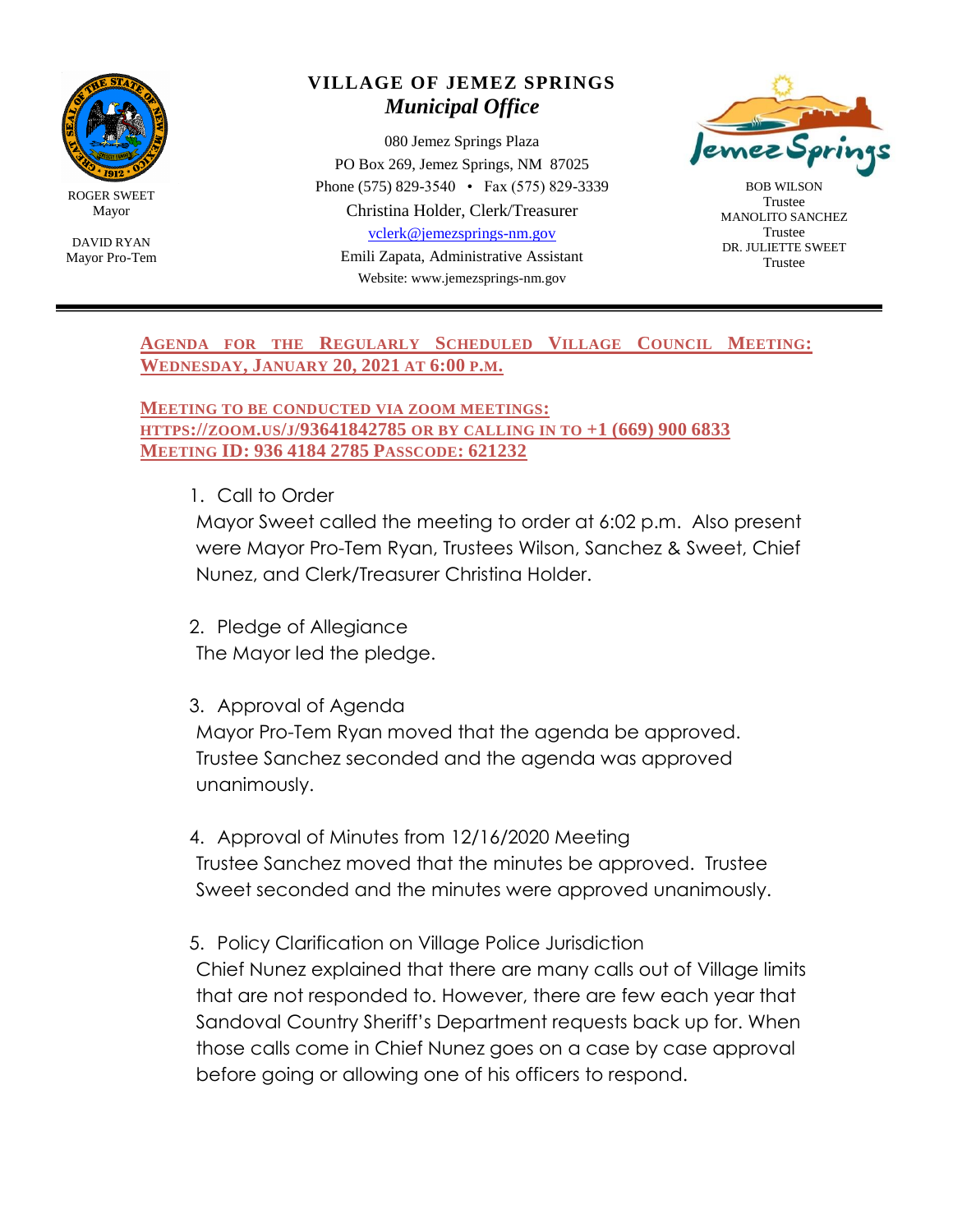Mayor Sweet explained that it is not a black and white issue. He wants to make sure that proper guidelines are set and followed.

Trustee Sanchez stated he trusts Chief Nunez's judgement on when to respond and when not to.

Trustee Wilson stated that it depends on the reason. If responding to calls there must be a very demanding reason to and for most calls decline.

Trustee Sweet wanted to know if there was a more permanent solution that could be worked out with Sandoval Country. Overall she trusts Chief Nunez's judgement when responding to calls outside of the Village.

Mayor Pro-Tem Ryan stated he wants all officers to stay within Village limits. He would like them to decline any calls outside of the Village unless another officer's life is in danger. He'd also like Chief Nunez to write a letter to the County Commissioner and the Sheriff's office to set a meeting to determine what could be done to have our officers vetted with the County so we can respond to calls.

Trustee Wilson was curious if the insurance covers officers outside the village?

Mayor Pro-Tem Ryan motioned that the police officers would not respond outside the Village unless another officer was in extreme trouble. Trustee Wilson seconded; the motion was approve unanimously.

6. Resolution Adjusting the Budget & Approving the 1st Quarter Report

Ms. Holder explained that earlier in the morning Bryan Runyan from K12 and she had a teleconference with Stephanie Ortiz and Cordelia Chavez from DFA. She also stated that Ms. Ortiz understands the Village's situation and will cooperate with Mr. Runyan to make sure the Village gets back on track with the budget and reporting.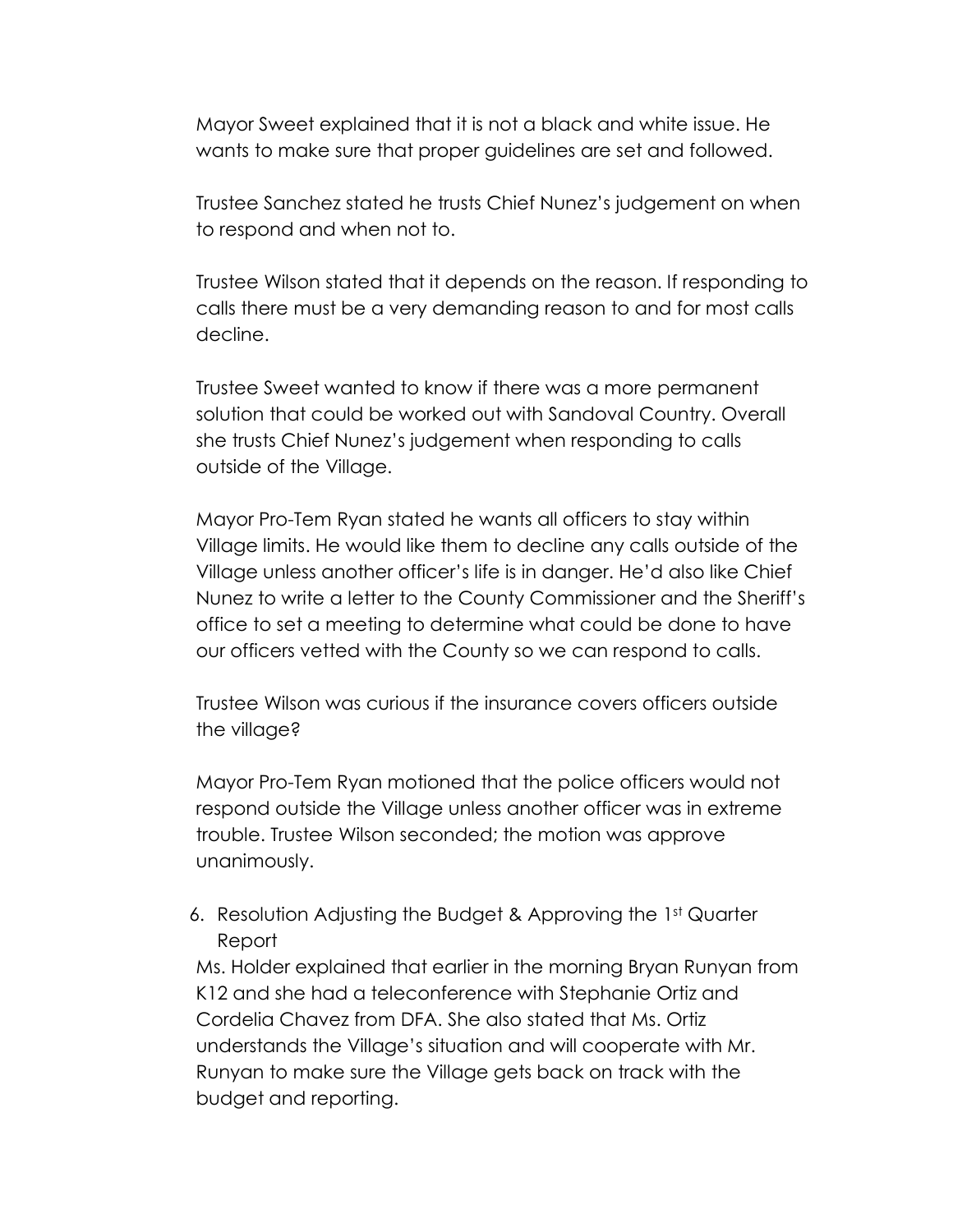Ms. Holder also explained that Ms. Ortiz suggested to submit the same budget for the first fiscal quarter and make any budget adjustments once Mr. Runyan and K12 have had time to look over everything and make sure it's being completed correctly.

- 7. Reports
	- a. Maintenance- Submitted
	- b. Bath House- Mayor Sweet stated since the Bath House was still closed Ms. Holder typed up a report to mention that.
	- c. Library- Submitted
	- d. Court- Submitted
	- e. Wastewater- Submitted
	- f. Police Chief- Submitted; Chief Nunez stated that the final citation numbers for 2020 were on page two of this report.
	- g. P & Z Commission- Submitted.

h. Volunteer Fire Department- Submitted; Trustee Sanchez explained that he and Ms. Holder spoke about the AED batteries and that they were located within the fire station.

- i. Lodgers' Tax Advisory Board- Mayor Sweet explained that Lodgers' Tax would be being on January 27<sup>th</sup> and that their agenda was attached.
- 8. Clerk/Treasurer's Report-

Ms. Holder explained that Lee Baldwin is still working with her on finishing up the Audit. She has also completed the form to allow Mr. Runyan access to LGBMS. This will allow him to assist more easily.

- 9. Public Input and Questions None
- 10.Mayor's Report
	- a. Mayor Sweet

Mayor Sweet wanted to let the other Trustees know that NMDOT is calling for projects. Projects need to be submitted to DOT by March.

b. Mayor Pro-Tem Ryan